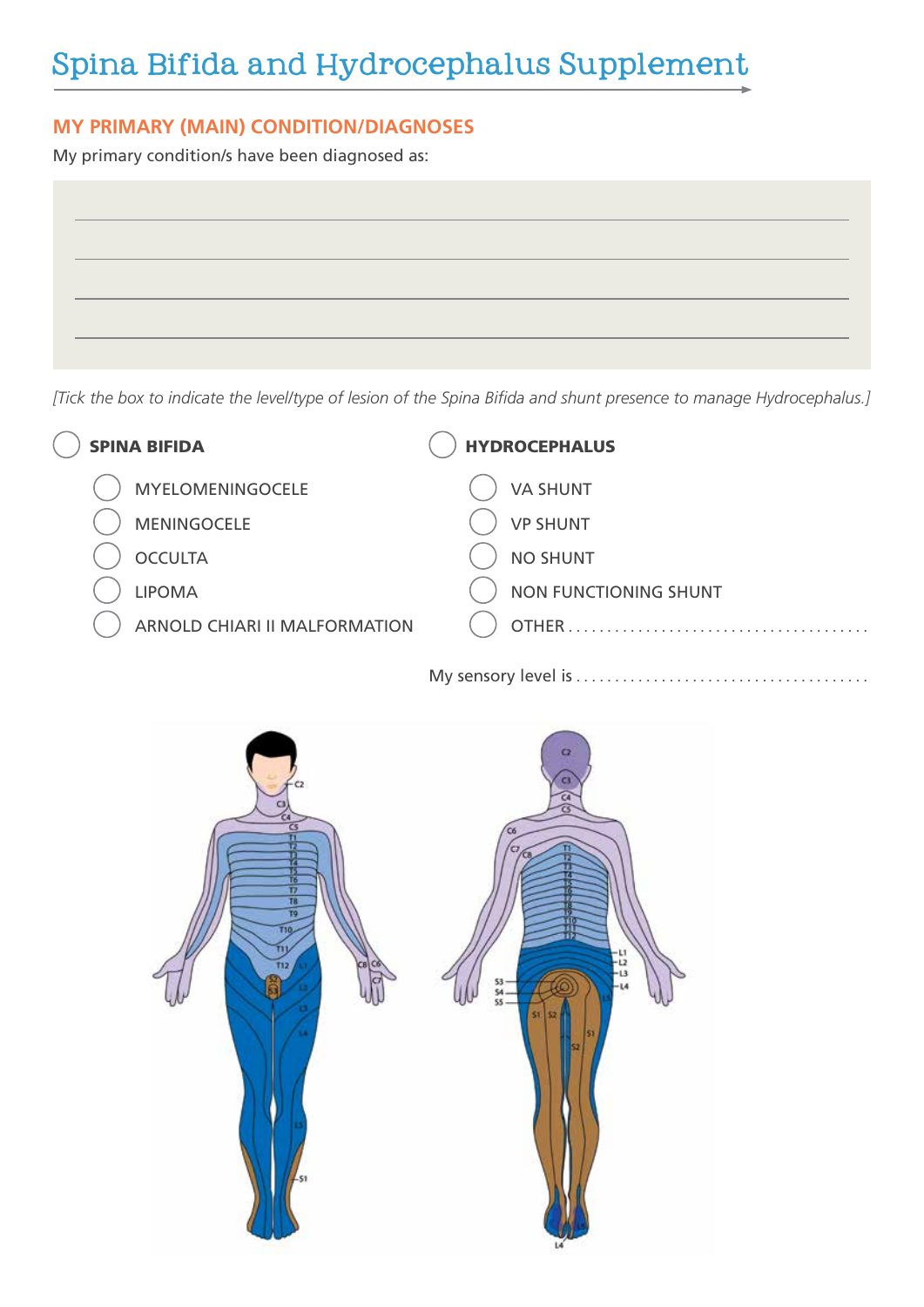# **MY SPINA BIFIDA AND HYDROCEPHALUS MONITORING TEST CHECKLIST**

*[Fill out this checklist of routine tests and examinations to monitor your SBH so you can prevent complications from SBH.]*

| <b>TEST</b>                                                 | <b>WHEN TO HAVE</b><br><b>TEST</b> | <b>DATE</b><br><b>OF LAST</b><br><b>TEST</b> | <b>DATE</b><br><b>NEXT</b><br><b>TEST</b><br><b>DUE</b> | <b>NOTES ABOUT</b><br><b>TEST OR RESULTS</b> |
|-------------------------------------------------------------|------------------------------------|----------------------------------------------|---------------------------------------------------------|----------------------------------------------|
| <b>Bladder ultrasound</b>                                   | As needed                          |                                              |                                                         |                                              |
| <b>CT scan/MRI</b>                                          | As needed                          |                                              |                                                         |                                              |
| Cystoscopy<br>(10 years after augmentation,<br>then yearly) | At 10 years then<br>yearly         |                                              |                                                         |                                              |
| Renal blood test                                            | As needed                          |                                              |                                                         |                                              |
| <b>Renal scan</b>                                           | As needed                          |                                              |                                                         |                                              |
| Renal ultrasound                                            | Every 2 years                      |                                              |                                                         |                                              |
| Spine Xray/MRI                                              | As needed                          |                                              |                                                         |                                              |
| Urodynamic studies                                          | As needed                          |                                              |                                                         |                                              |
| <b>Urinalysis</b>                                           | As needed                          |                                              |                                                         |                                              |
| Other tests I have done                                     |                                    |                                              |                                                         |                                              |
|                                                             |                                    |                                              |                                                         |                                              |



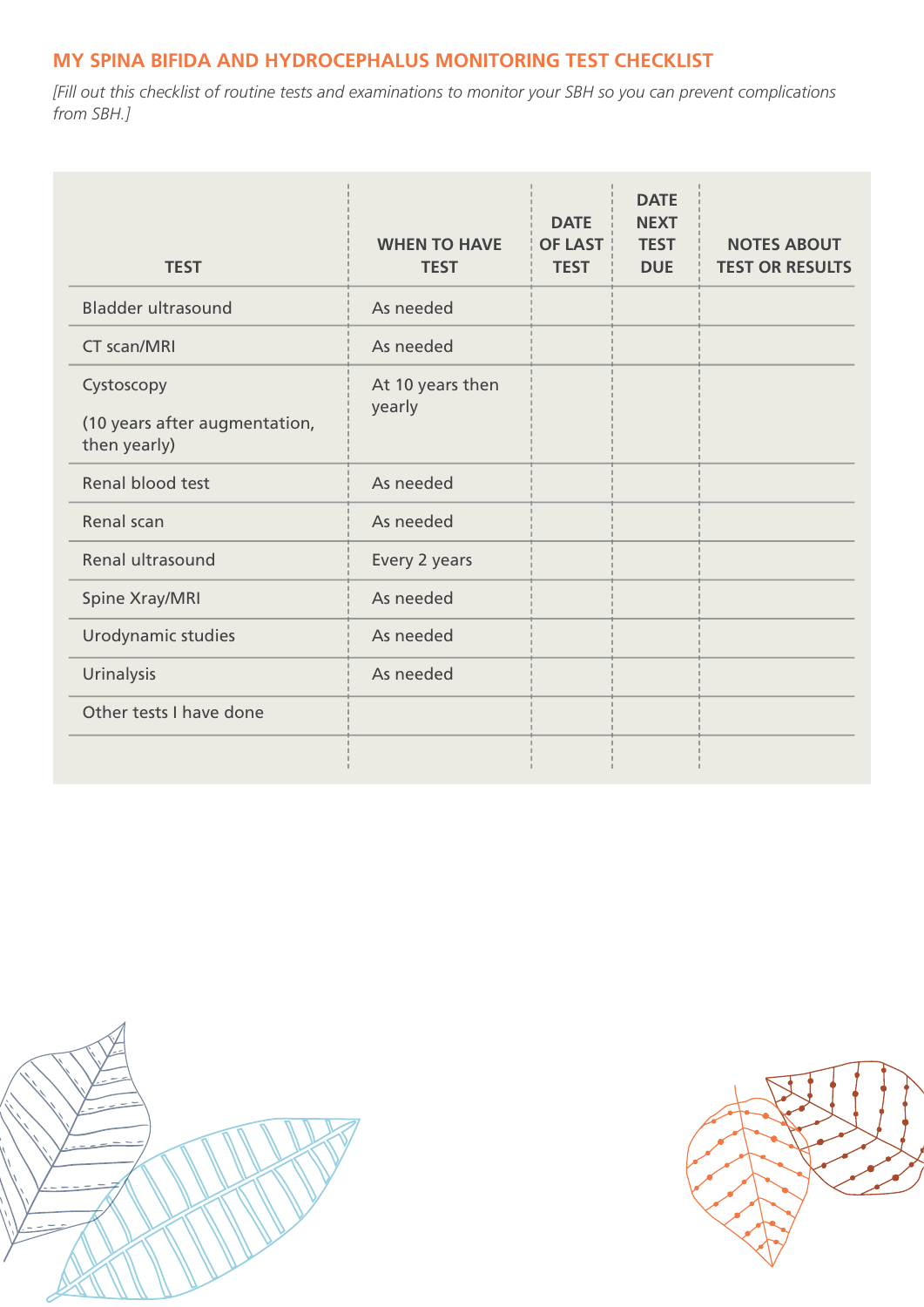#### **MY ALLERGIES AND SENSITIVITIES**

Up to 73 per cent of people with Spina Bifida are allergic to latex. This is probably due to frequent contact to latex over time from various medical procedures.

Latex allergy symptoms include flushed skin, skin rash, hives, watery eyes, nasal congestion, difficulty breathing, wheezing, swelling of tongue, throat and nose, and in extreme cases loss of consciousness and life threatening anaphylactic shock.

About 30-80% of people with latex allergy also have latex fruit syndrome. That means they may also be sensitive to certain foods such as banana, kiwi fruit, avocado, chestnuts, papaya and pineapples.

| <b>I USUALLY HAVE THIS REACTION TO THE</b><br><b>ALLERGEN</b>                                                     |  |  |
|-------------------------------------------------------------------------------------------------------------------|--|--|
| [Write what happens when you come into<br>contact with the allergen and the care you<br>need after that contact.] |  |  |
|                                                                                                                   |  |  |
|                                                                                                                   |  |  |
|                                                                                                                   |  |  |
|                                                                                                                   |  |  |
|                                                                                                                   |  |  |
|                                                                                                                   |  |  |
|                                                                                                                   |  |  |
|                                                                                                                   |  |  |
|                                                                                                                   |  |  |
|                                                                                                                   |  |  |
|                                                                                                                   |  |  |
|                                                                                                                   |  |  |
|                                                                                                                   |  |  |
|                                                                                                                   |  |  |
|                                                                                                                   |  |  |
|                                                                                                                   |  |  |
|                                                                                                                   |  |  |
|                                                                                                                   |  |  |